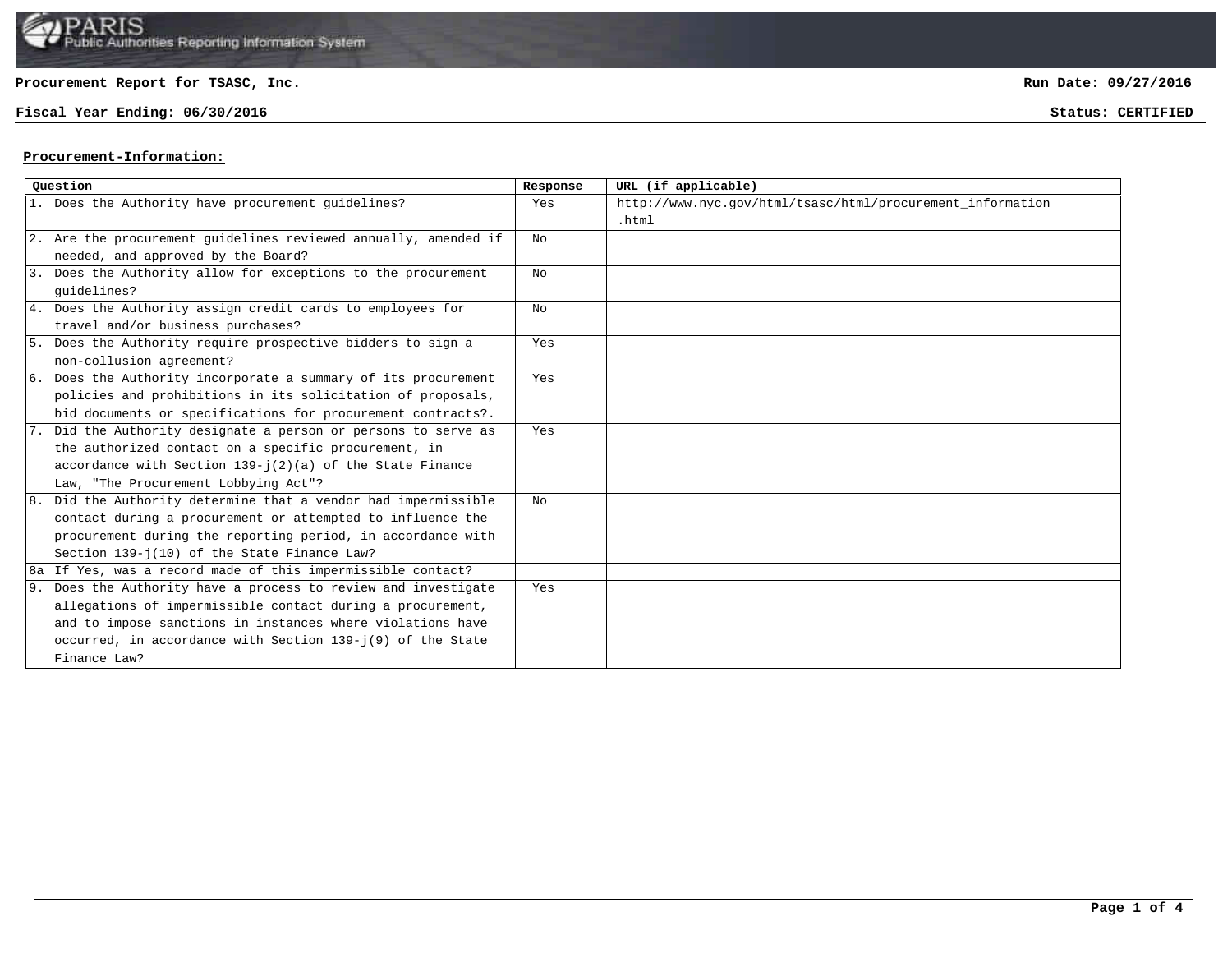### **Fiscal Year Ending: 06/30/2016 Status: CERTIFIED**

# **Procurement Transactions Listing:**

**Run Date: 09/27/2016**

| 1. Vendor Name:                                               | Fitch Inc                                                  | 2. | Vendor Name:                                                  | Marks Paneth & Shron LLP                                            |
|---------------------------------------------------------------|------------------------------------------------------------|----|---------------------------------------------------------------|---------------------------------------------------------------------|
| Type of Procurement:<br>Award Process:                        | Financial Services<br>Authority Contract - Competitive Bid |    | Type of Procurement:<br>Award Process:                        | Other Professional Services<br>Authority Contract - Competitive Bid |
| Award Date:                                                   | 08/27/2013                                                 |    | Award Date:                                                   | 06/30/2012                                                          |
| End Date:                                                     |                                                            |    | End Date:                                                     | 06/30/2015                                                          |
| Amount:<br>Amount Expended for Fiscal<br>Year:                | \$10,000<br>\$10,000                                       |    | Amount:<br>Amount Expended for Fiscal<br>Year:                | \$23,000<br>\$23,000                                                |
| Fair market value:                                            |                                                            |    | Fair market value:                                            |                                                                     |
| Explain why the fair market<br>value is less than the amount: |                                                            |    | Explain why the fair market<br>value is less than the amount: |                                                                     |

| Address Linel:           | 1 State Street | Address Linel:           | 622 Third Ave. |
|--------------------------|----------------|--------------------------|----------------|
| Address Line2:           |                | Address Line2:           |                |
| City:                    | NEW YORK       | City:                    | NEW YORK       |
| State:                   | ΝY             | State:                   | ΝY             |
| Postal Code:             | 10004          | Postal Code:             | 10017          |
| Plus 4:                  |                | Plus $4:$                |                |
| Province Region:         |                | Province Region:         |                |
| Country:                 | USA            | Country:                 | USA            |
| Procurement Description: | Rating Agency  | Procurement Description: | Auditor        |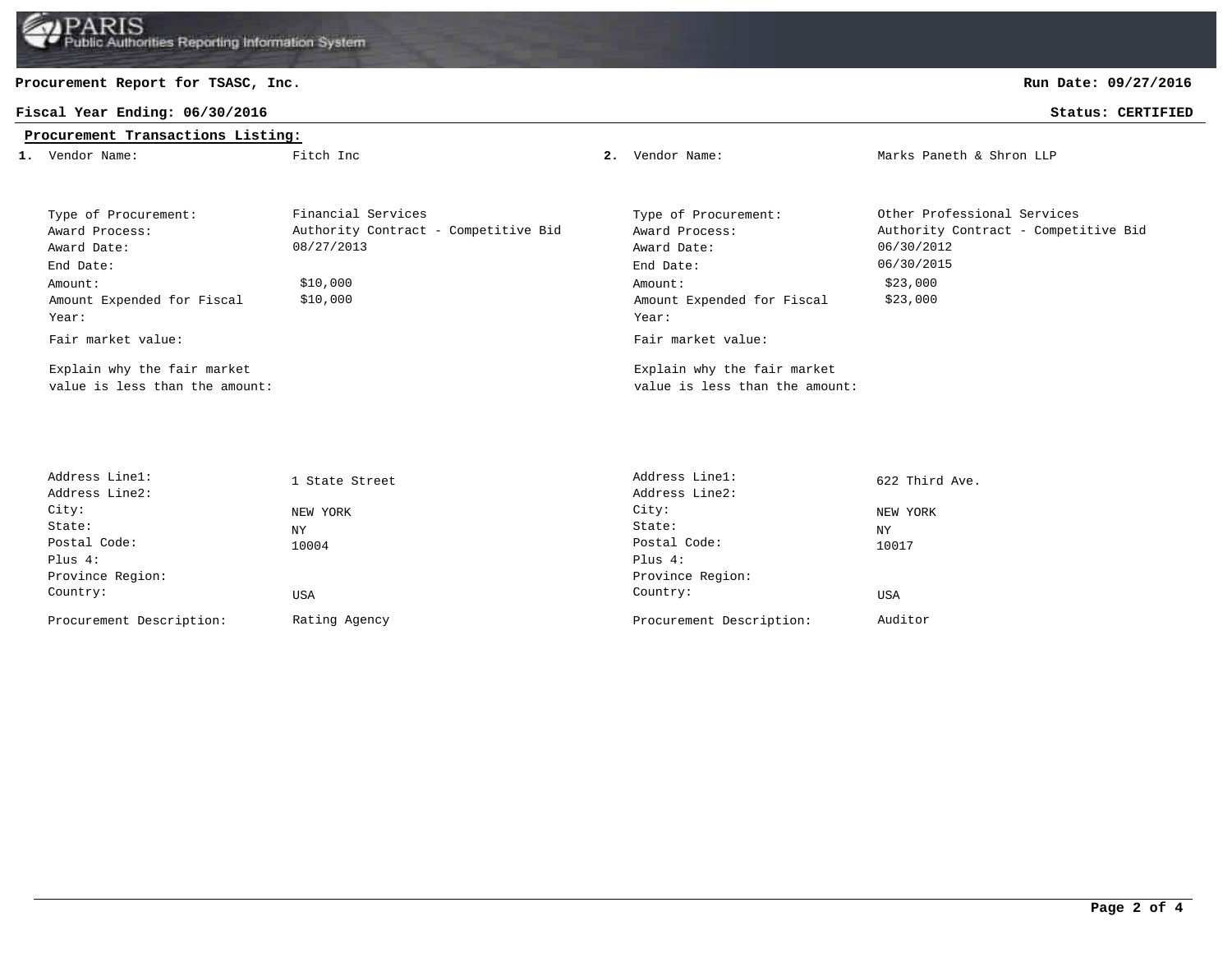

## **Fiscal Year Ending: 06/30/2016 Status: CERTIFIED**

## **Procurement Transactions Listing:**

**Run Date: 09/27/2016**

| 3. Vendor Name:                | Standard & Poor's                    | 4. | Vendor Name:                   | Wells Fargo                          |
|--------------------------------|--------------------------------------|----|--------------------------------|--------------------------------------|
|                                |                                      |    |                                |                                      |
|                                |                                      |    |                                |                                      |
| Type of Procurement:           | Other                                |    | Type of Procurement:           | Other Professional Services          |
| Award Process:                 | Authority Contract - Competitive Bid |    | Award Process:                 | Authority Contract - Competitive Bid |
| Award Date:                    | 06/30/2015                           |    | Award Date:                    | 05/25/2016                           |
| End Date:                      |                                      |    | End Date:                      | 05/24/2017                           |
| Amount:                        | \$20,000                             |    | Amount:                        | \$182,256                            |
| Amount Expended for Fiscal     | \$20,000                             |    | Amount Expended for Fiscal     | \$182,256                            |
| Year:                          |                                      |    | Year:                          |                                      |
| Fair market value:             |                                      |    | Fair market value:             |                                      |
| Explain why the fair market    |                                      |    | Explain why the fair market    |                                      |
| value is less than the amount: |                                      |    | value is less than the amount: |                                      |

| 55 Water Street        | Address Linel:           | 330 Madison Ave |
|------------------------|--------------------------|-----------------|
|                        | Address Line2:           |                 |
| NEW YORK               | City:                    | NEW YORK        |
| ΝY                     | State:                   | <b>NY</b>       |
| 10041                  | Postal Code:             | 10017           |
|                        | Plus $4:$                |                 |
|                        | Province Region:         |                 |
| USA                    | Country:                 | USA             |
| Rating Agency services | Procurement Description: | D & O Insurance |
|                        |                          |                 |